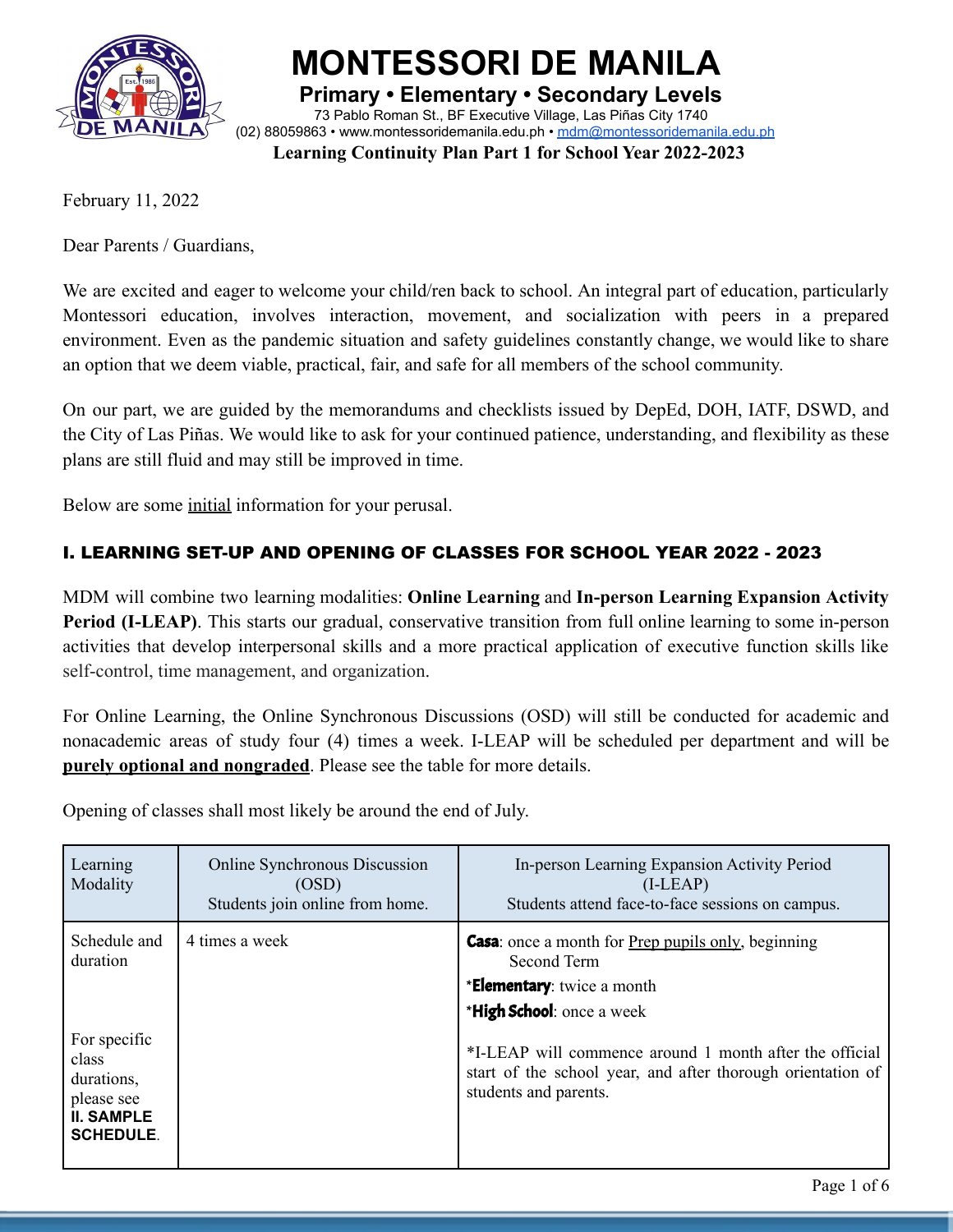|                         |                                                                       | Please note that current DepEd rules <b>do not</b> allow:<br>More than half-day in-person sessions<br>Eating lunch in campus                                                                                                                                                                                                                            |
|-------------------------|-----------------------------------------------------------------------|---------------------------------------------------------------------------------------------------------------------------------------------------------------------------------------------------------------------------------------------------------------------------------------------------------------------------------------------------------|
| Content                 | Academic and nonacademic lessons<br>and activities; Homeroom classes  | <b>Casa</b> : work with classroom materials; small group<br>presentations; etc.<br><b>Elementary:</b> small group presentations; skills enhancement<br>activities; cocurricular programs, etc.<br><b>High School</b> : cocurricular programs (i.e., physical activities,<br>clubs, monthly celebrations, e.g., Nutrition<br>Month, Buwan ng Wika, etc.) |
| Requirements            | Required attendance and graded<br>assessments to be submitted         | Purely optional and nongraded; attendance will be taken for<br>record purposes.                                                                                                                                                                                                                                                                         |
|                         |                                                                       | Attendance in the I-LEAP is flexible. A student may start<br>attending it once sessions begin, or much later if he is still<br>unsure. If a student misses an I-LEAP session, he will not<br>be considered absent; however he cannot make up for the<br>missed session anymore.                                                                         |
|                         |                                                                       | <b>Casa</b> : Prep pupil who is not in I-LEAP will do Offline Work<br>at home.<br><b>Elementary and High School:</b> Student who is not in I-LEAP<br>is expected to be doing unsupervised asynchronous learning<br>(working on modules).                                                                                                                |
| Attendees               | Students per section                                                  | <b>Casa</b> : Preparatory level per section, maximum of 12<br><b>Elementary</b> : Students per section, maximum of 20 but<br>divided into 2 groups                                                                                                                                                                                                      |
|                         |                                                                       | High School: Students per grade level, divided into<br>2 groups (maximum of 20 per group)                                                                                                                                                                                                                                                               |
|                         |                                                                       | All MDM employees are fully vaccinated. DepEd has stated<br>that vaccinated students are "preferred"; however, MDM<br>students who are unvaccinated are welcome to attend<br>I-LEAP and will be grouped separately.                                                                                                                                     |
|                         |                                                                       | Health and safety precautions in the classroom include<br>social distancing, a limited number of students in each<br>room, airconditioned rooms with ample fresh air cross<br>ventilation, and hand sanitizers at the doors.                                                                                                                            |
|                         |                                                                       | Per DOH and DepEd Joint Memorandum, the minimum<br>number of students for each I-LEAP to push through is 5.                                                                                                                                                                                                                                             |
| Contingency<br>Measures | OSD may continue regardless of<br>lockdown or heightened alert level. | In the event of a breakout, lockdown, or heightened alert<br>level that prevents the conduct of I-LEAP:<br>Casa & Elementary: Students simply switch to OSD.<br><b>High School</b> : Students will do asynchronous module work.                                                                                                                         |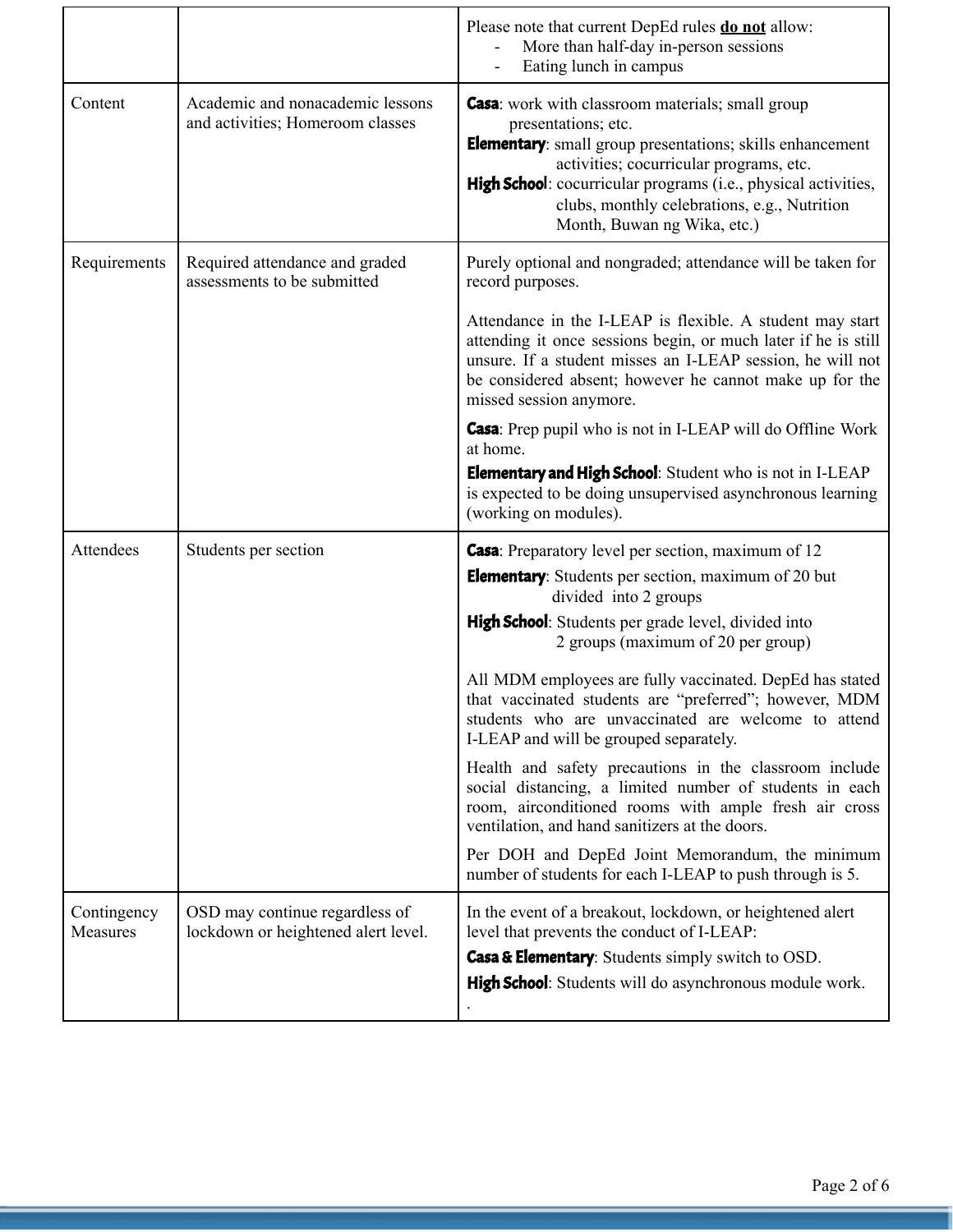# II. SAMPLE SCHEDULE

Schedules may change depending on new health regulations in the coming months. The following were considered in crafting the I-LEAP schedules:

- social distancing protocols in classrooms  $\&$  other areas safe ingress and egress procedures
- 
- 
- vehicle traffic management
- 
- students' ages and capability to follow safe & thorough disinfection intervals between sessions
- foot traffic in campus DepEd School Safety Assessment Tool (SSAT)

## Casa

## **Junior Casa, Senior Casa, Preparatory**

| <b>Early Morning</b><br>Session: | <b>Mid-Morning</b><br>Session: | <b>Afternoon</b><br><b>Session:</b> | <b>Monday, Wednesday, Friday</b>                                     |  |
|----------------------------------|--------------------------------|-------------------------------------|----------------------------------------------------------------------|--|
| $8:00 - 8:50$                    | $10:30 - 11:20$                | $1:00 - 1:50$                       | OSD: All levels                                                      |  |
| $8:50 - 9:00$                    | $11:20 - 11:30$                | $1:50 - 2:00$                       | <b>Break</b>                                                         |  |
| $9:00 - 9:30$                    | $11:30 - 12:00$                | $2:00 - 2:30$                       | OSD: Junior Casa and Senior Casa<br><b>Offline Work: Preparatory</b> |  |
| 9:30                             | 12:00                          | 2:30                                | Dismissal of Junior Casa and Senior Casa                             |  |
| $9:30 - 10:00$                   | 12:00 - 12:30                  | $2:30 - 3:00$                       | OSD: Preparatory                                                     |  |

| <b>Early Morning</b><br><b>Session:</b> | Mid-Morning<br>Session: | <b>Afternoon</b><br><b>Session:</b> | <b>Tuesday</b>                                                      |  |
|-----------------------------------------|-------------------------|-------------------------------------|---------------------------------------------------------------------|--|
| $8:00 - 10:00$                          | 10:30 - 12:30           | $1:00 - 3:00$                       | OSD: Preparatory (with break)                                       |  |
|                                         |                         |                                     | Completion of Offline Work (No OSD): Junior Casa and<br>Senior Casa |  |

| <b>Early Morning</b> | Mid-Morning     | <b>Afternoon</b> | Tuesday (I-LEAP once a month)                                                      |
|----------------------|-----------------|------------------|------------------------------------------------------------------------------------|
| Session:             | Session:        | <b>Session:</b>  |                                                                                    |
| $8:00 - 9:30$        | $10:30 - 12:00$ | $1:00 - 2:30$    | Preparatory<br>Completion of Offline Work (No OSD): Junior Casa and<br>Senior Casa |

| <b>Early Morning</b> | Mid-Morning     | <b>Afternoon</b> | <b>Thursday</b>                                                                                   |
|----------------------|-----------------|------------------|---------------------------------------------------------------------------------------------------|
| Session:             | Session:        | <b>Session:</b>  |                                                                                                   |
| $8:00 - 10:00$       | $10:30 - 12:30$ | $1:00 - 3:00$    | OSD: Junior Casa and Senior Casa (with break)<br>Completion of Offline Work (No OSD): Preparatory |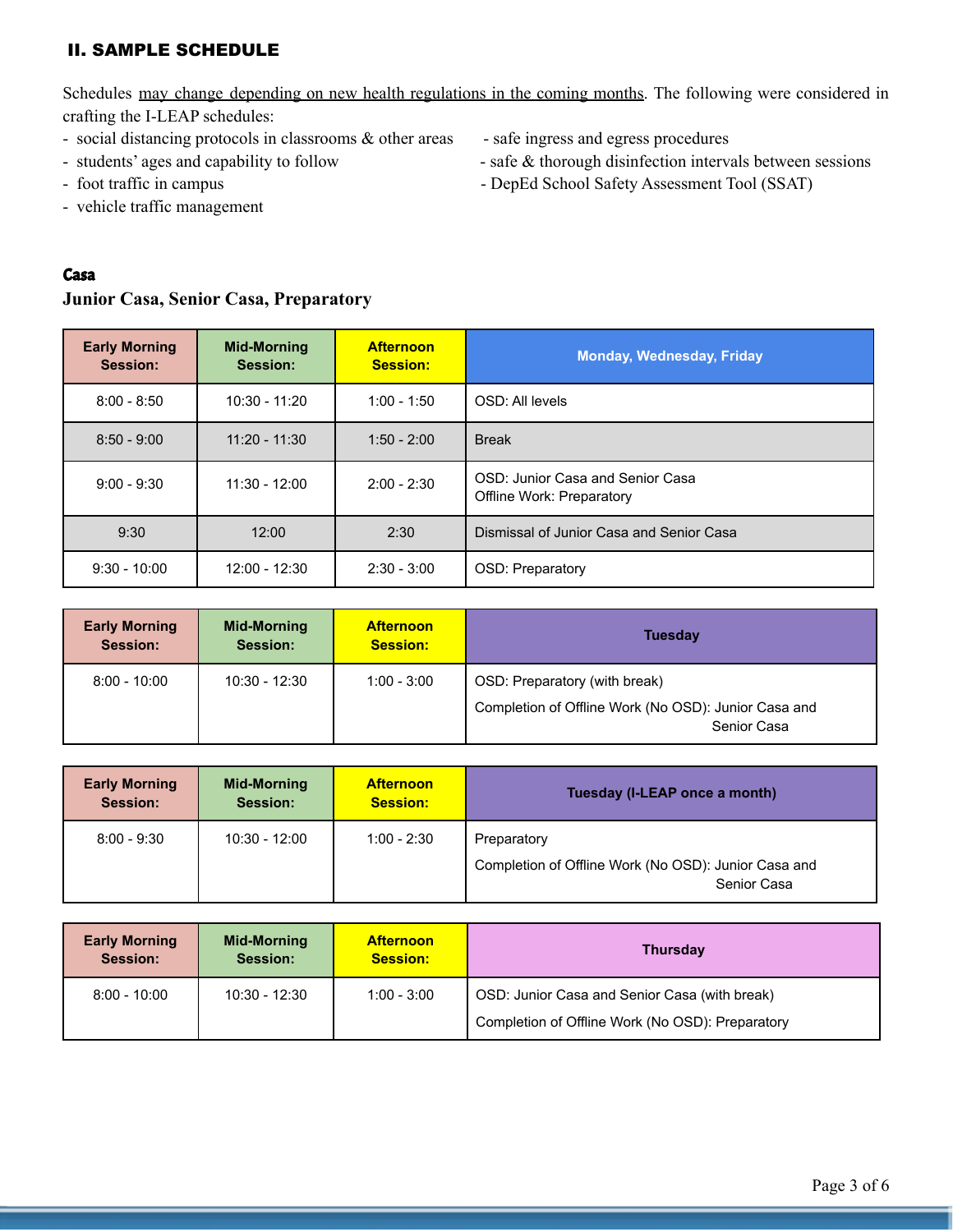### **Elementary**

#### **Level I-A (Grade 1) Sample Schedule**

| Grade 1         |                       |                       |                 |                 |                                   |                           |
|-----------------|-----------------------|-----------------------|-----------------|-----------------|-----------------------------------|---------------------------|
|                 | <b>Monday</b>         | <b>Tuesday</b>        | Wednesday       | Thursday        | Friday (I-LEAP)                   | Friday (OSD)              |
| $8:00 - 9:00$   | Math                  | Math                  | Geometry        | Geometry        | <b>GROUP A (8:00 - 9:30 A.M.)</b> | <b>Group Presentation</b> |
| $9:00 - 9:30$   | <b>Break</b>          | Break                 | <b>Break</b>    | Break           | <b>GROUP B (8:00 - 9:30 A.M.)</b> | <b>Break</b>              |
| $9:30 - 10:30$  | English               | English               | <b>Filipino</b> | <b>Filipino</b> |                                   | <b>Consultation</b>       |
| $10:30 - 11:00$ | Break                 | Break                 | <b>Break</b>    | Break           |                                   | <b>Break</b>              |
| 11:00 - 12:00   | <b>Social Studies</b> | <b>Social Studies</b> | <b>Science</b>  | <b>Science</b>  |                                   | Homeroom                  |

● **Consultation -** only for pupils who need time with subject teachers

**● Level I-B (Grade 2) -** Friday I-LEAP is from **10:30 a.m. - 12:00 noon**

**● Level I-C (Grade 3) -** Friday I-LEAP is from **1:30 p.m. - 3:00 p.m.**

➢ **I-LEAP of Level I will not be scheduled on the same Fridays as Level II.**

➢ **I-LEAP -** In-person is voluntary and for nongraded cocurricular activities only.

- Student who is not in I-LEAP is expected to be doing unsupervised asynchronous learning (working on modules).

#### **Level II-A (Grade 4) Sample Schedule**

| <b>Grade 4</b>  |                 |                 |                |                 |                                   |                           |
|-----------------|-----------------|-----------------|----------------|-----------------|-----------------------------------|---------------------------|
|                 | <b>Monday</b>   | <b>Tuesday</b>  | Wednesday      | <b>Thursday</b> | Friday (I-LEAP)                   | Friday (OSD)              |
| $8:00 - 9:00$   | Geometry        | Geometry        | Math           | Math            | <b>GROUP A (8:00 - 9:30 A.M.)</b> | <b>Group Presentation</b> |
| $9:00 - 9:30$   | <b>Break</b>    | <b>Break</b>    | Break          | <b>Break</b>    | <b>GROUP B (8:00 - 9:30 A.M.)</b> | <b>Break</b>              |
| $9:30 - 10:30$  | AP              | AP              | <b>Science</b> | <b>Science</b>  |                                   | <b>Consultation</b>       |
| 10:30 - 11:00   | <b>Break</b>    | <b>Break</b>    | <b>Break</b>   | <b>Break</b>    |                                   | <b>Break</b>              |
| $11:00 - 12:00$ | <b>Filipino</b> | <b>Filipino</b> | English        | English         |                                   | Homeroom                  |

● **Consultation -** only for pupils who need time with subject teachers

**● Level II-B (Grade 5) -** Friday I-LEAP is from **10:30 a.m. - 12:00 noon**

**● Level II-C (Grade 6) -** Friday I-LEAP is from **1:30 p.m. - 3:00 p.m.**

➢ **I-LEAP of Level II will not be scheduled on the same Fridays as Level I.**

➢ **I-LEAP -** In-person is voluntary and for nongraded cocurricular activities only.

**-** Student who is not in I-LEAP is expected to be doing unsupervised asynchronous learning (working on modules).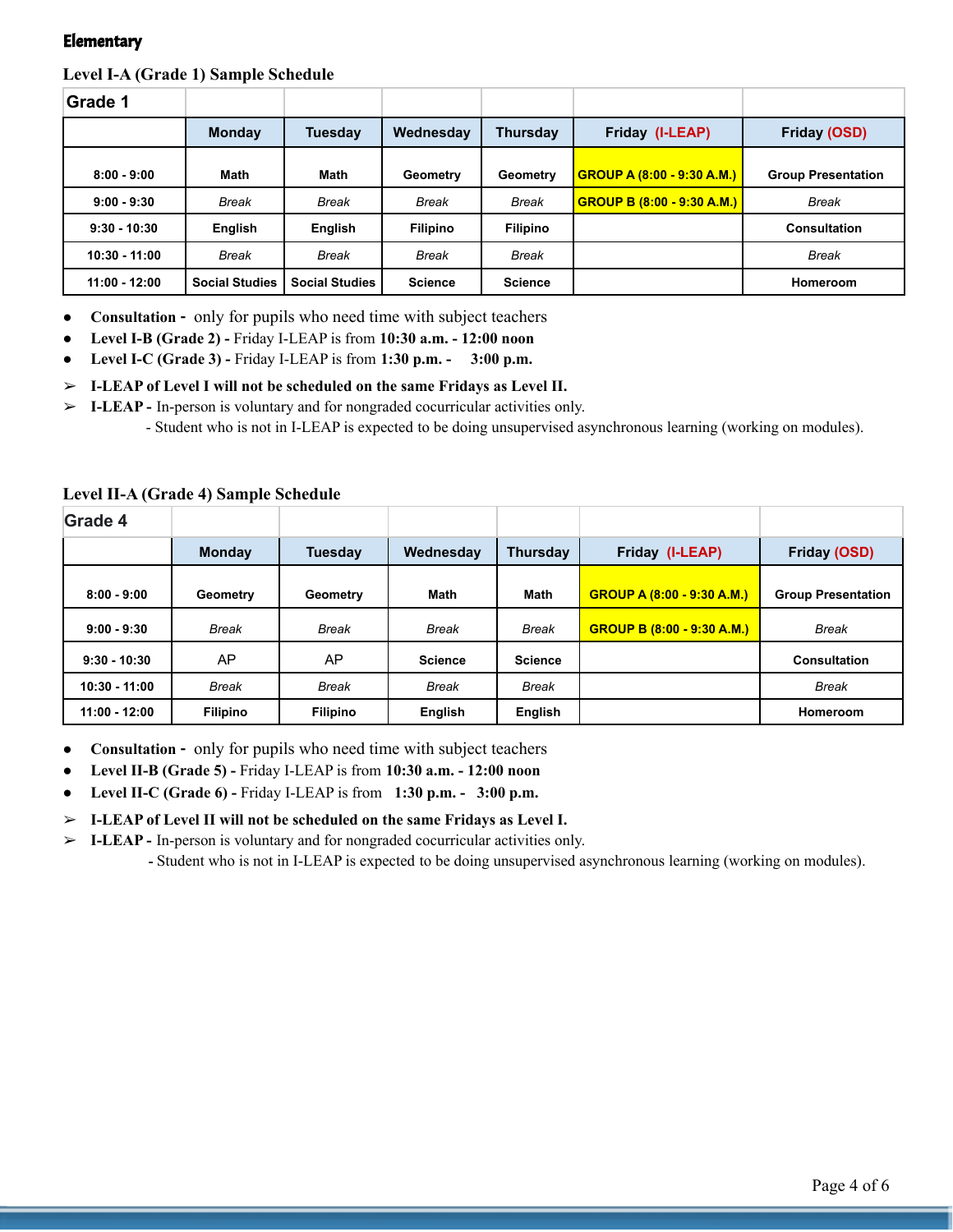## High School

## **Junior High School (Grade 7) Sample Schedule**

| $\bullet$<br>Time | <b>Monday</b>          | <b>Tuesday</b>              | Wednesday                             | <b>Thursday</b> | <b>Friday</b>   |  |  |  |
|-------------------|------------------------|-----------------------------|---------------------------------------|-----------------|-----------------|--|--|--|
|                   | <b>Offline Meeting</b> |                             | <b>Online Synchronous Discussions</b> |                 |                 |  |  |  |
| $8:00 - 8:30$     | <b>I-LEAP</b>          |                             |                                       |                 |                 |  |  |  |
| $8:30 - 10:00$    | $(8:00 - 10:00 a.m.)$  | <b>Science</b>              | <b>Science</b>                        | <b>English</b>  | English         |  |  |  |
| $10:00 - 10:15$   |                        | Recess                      | Recess                                | Recess          | Recess          |  |  |  |
| 10:15 - 11:45     |                        | Math                        | Math                                  | <b>Filipino</b> | <b>Filipino</b> |  |  |  |
| $11:45 - 12:30$   |                        | Lunch                       | Lunch                                 | Lunch           | Lunch           |  |  |  |
| $12:30 - 2:00$    |                        | <b>AP</b>                   | <b>AP</b>                             | <b>NA</b>       |                 |  |  |  |
| $2:00 - 2:15$     |                        | Recess                      | Recess                                | Recess          | Recess          |  |  |  |
| $2:15 - 3:45$     |                        |                             |                                       |                 | Homeroom        |  |  |  |
|                   |                        | <b>Online Consultations</b> |                                       |                 |                 |  |  |  |
| $3:50 - 4:25$     | Con (Filipino)         | Con (AP)                    | Con (Science)                         | Con (English)   | Con (Math)      |  |  |  |
| 5:00<br>$4:25 -$  | Con (VE/Comp)          |                             | Con (Music/PE)                        |                 | Con (TLE/Art)   |  |  |  |

● **NA** - Nonacademic Subjects

● **Con** - Consultation time with subject teachers as needed

➢ **I-LEAP** (In-person Learning Expansion Activity Period). This is voluntary for nongraded cocurricular activities only. Only Grade 7 students' I-LEAP is on **Monday**. I-LEAP of **Grade 8: Tuesday**; **Grade 9: Wednesday**; and **Grade 10: Thursday**.

### **Senior High School (Grades 11 & 12) Sample Schedule**

| <b>Time</b>     | <b>Monday</b>      | <b>Tuesday</b>                        | Wednesday                                | <b>Thursday</b>     | Friday                     |
|-----------------|--------------------|---------------------------------------|------------------------------------------|---------------------|----------------------------|
|                 |                    | <b>Online Synchronous Discussions</b> | <b>Offline Meeting</b>                   |                     |                            |
| $8:00 - 10:00$  |                    |                                       |                                          |                     | I-LEAP (8:00 - 10:00 a.m.) |
| $10:15 - 11:45$ | Komunikasyon       | Komunikasyon                          | <b>Pre-Calculus</b>                      | <b>Pre-Calculus</b> |                            |
| $11:45 - 12:30$ | Lunch              | Lunch                                 | Lunch                                    | Lunch               |                            |
| $12:30 - 2:00$  | <b>Oral Comm</b>   | <b>Oral Comm</b>                      | Literature                               | Literature          |                            |
| $2:00 - 2:15$   | Recess             | Recess                                | Recess                                   | Recess              |                            |
|                 |                    |                                       | <b>Online Consultations and Homeroom</b> |                     |                            |
| $2:15 - 3:45$   |                    |                                       |                                          |                     | Homeroom                   |
| $3:50 - 4:25$   | Con (Pre-Calculus) | Con (Komunikasyon)                    | Con (Literature)                         | Con (Oral Comm)     |                            |
| $4:25 - 5:00$   |                    |                                       |                                          |                     |                            |

● **Con** - Consultation time with subject teachers as needed

➢ **I-LEAP** (In-person Learning Expansion Activity Period). This is voluntary for nongraded cocurricular activities only.

➢ **SHS (Grades 11 & 12) students' I-LEAP is on Friday**.

# III. SCHOOL FEES

Per DepEd requirement, an adjustment in fees shall be communicated to the parents. Therefore, please be informed that the adjustment in tuition fees will go **fully** towards the employees' salaries and benefits. Miscellaneous fees' adjustment has been appropriated for the services that come with having I-LEAP and other in-person services.